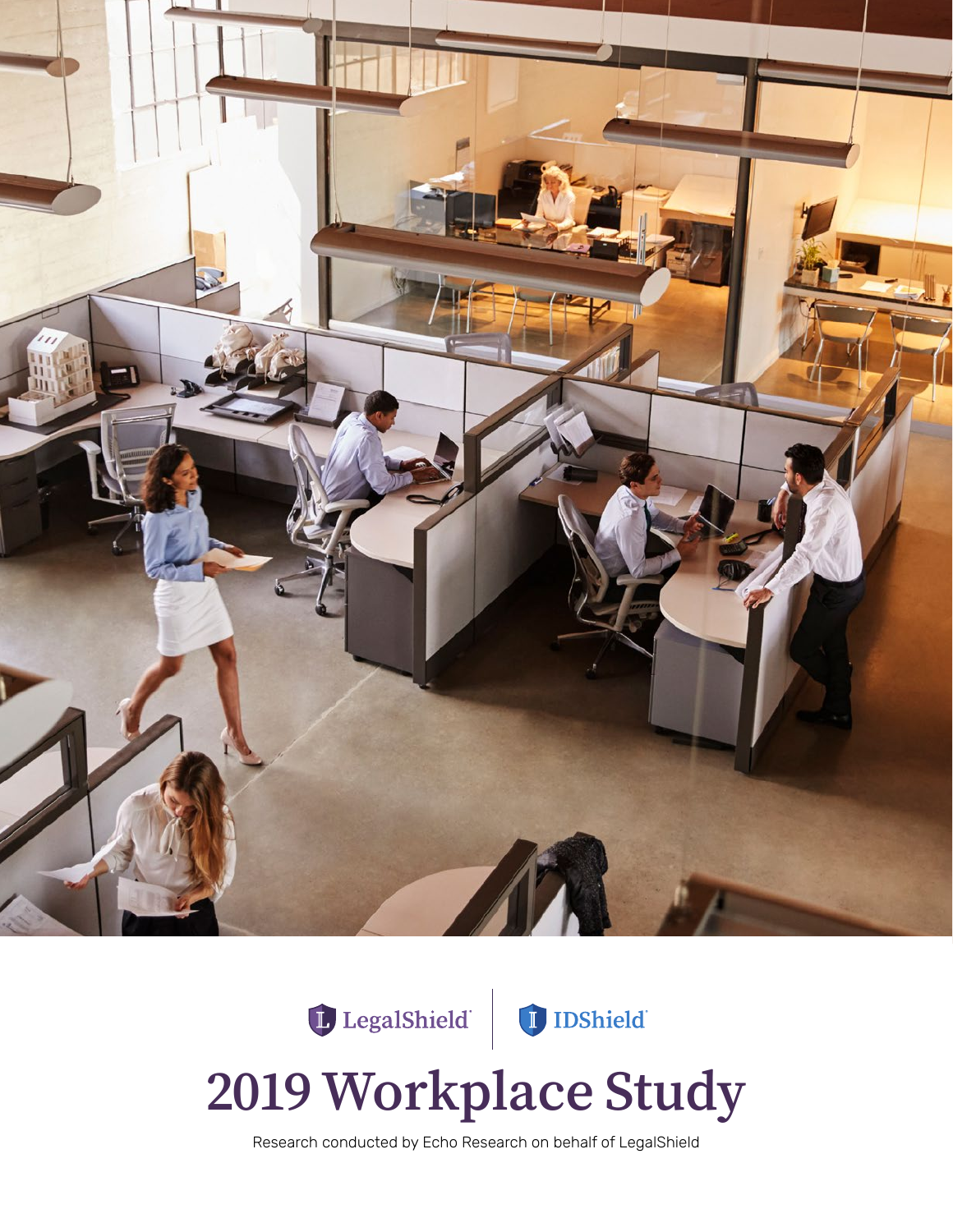#### Workplace Demand for Legal and Identity Theft Protection Plans Continues to Grow



A COMBINATION OF DEMOGRAPHIC CHANGE AND SOCIAL UPHEAVAL continue to drive a seismic shift across the employee benefits landscape. Generous health insurance coverage and retirement savings plans, long-time pillars of protection, are no longer adequate in the face of several disturbing trends. Among them: the rate of inflation continuing to outpace earnings and rising out-of-pocket medical costs which can trigger personal bankruptcy. Additionally, the cost of higher education and housing have soared to new heights—conventional wisdom advises that retirement is unattainable without at least a \$1 million cushion.<sup>1</sup>

Many working Americans want to learn more about managing their personal finances as a hedge against these societal challenges. They also want to protect their identity and personally identifiable information against intensifying cyber warfare, as well as manage their privacy.

It's not surprising that research suggests growing interest in financial wellness to win the talent war, and our latest findings in conjunction with Echo Research are no exception.

#### Two major findings:

- 1. Employers are committed to improving the financial wellness of their workforce.
- 2. Employees have a significant interest in financial benefits, legal services and identity protection plans.

Several external factors illustrate just why legal and identity theft protection plans are piquing the interest of so many employees as a desired workplace benefit and employers as a recruitment and retention tool. An estimated more than 40 million lawsuits are filed in the U.S. every year with frivolous filings blamed for excessive tort costs that approach \$589 billion.<sup>2</sup>

In addition, the U.S. government has processed 1.4 million fraud reports involving imposter scams, debt collection and identity theft totaling \$1.48 billion in losses.<sup>3</sup> Of the identity theft cases reported, credit card fraud was most prevalent.<sup>4</sup>

<sup>1</sup> O'Hara, Carolyn. How Much Money Do I Need to Retire? AARP The Magazine, https://www.aarp.org/work/retirement-planning/<br>info-2015/nest-egg-retirement-amount.html <sup>2</sup> U.S. Financial Education Foundation <sup>3</sup> Federal Trade *er Sentinel Network Data Book 4 Ibid.*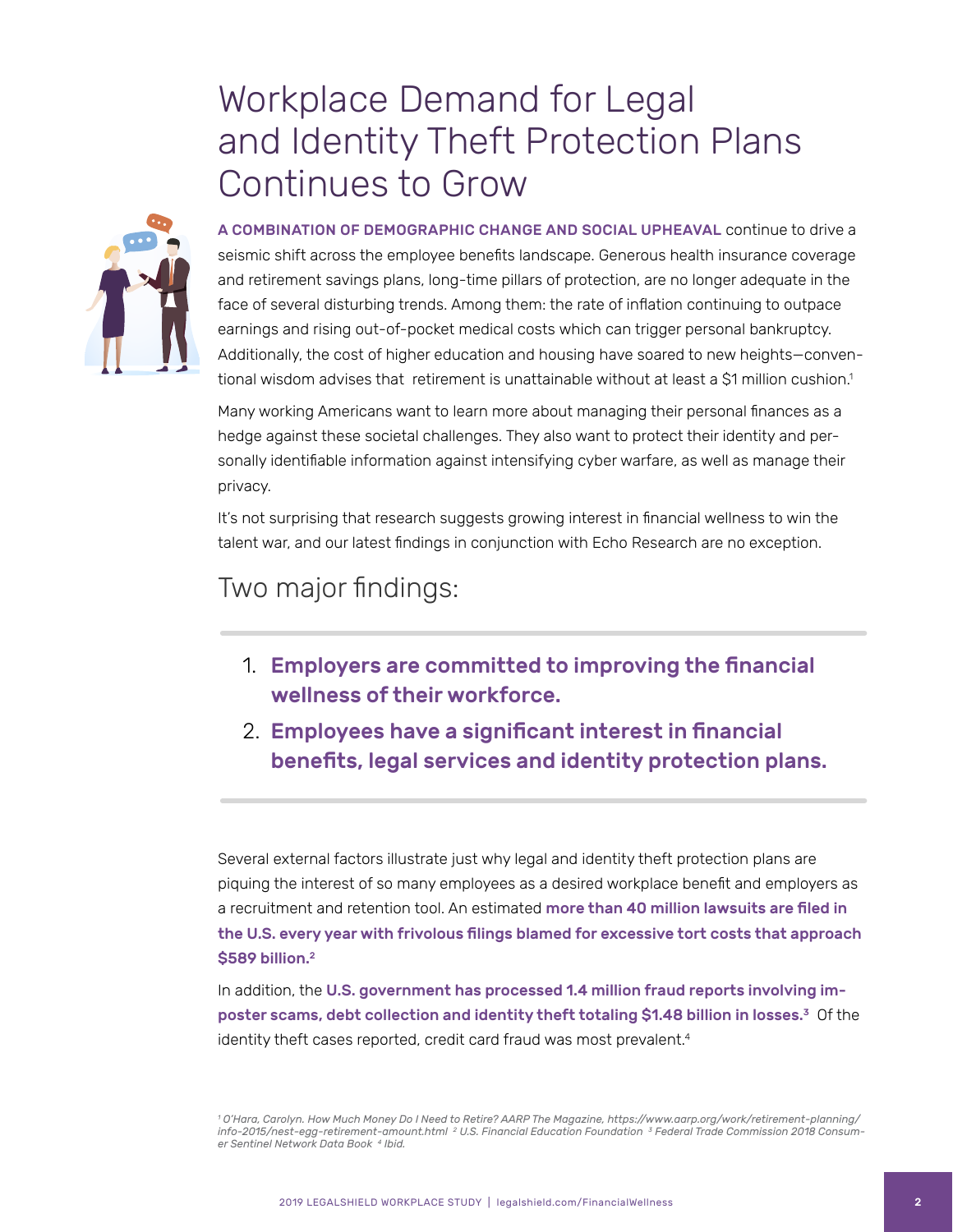#### Employers' Quest to Improve Financial Wellness with Legal Plans and Identity Theft Protection Plans

**OF EMPLOYERS 37%** that offer or would consider legal services and identity theft protection cite improvement of employees' financial wellbeing as the primary reason to include them.

Fact  $em$ 

> to im

pro

Sim tur

impo an pro

**77%** believe that accessing affordable legal services is an increasingly demanding issue that will improve their employees' financial wellbeing.

Employers realize that improving the financial wellness of their employees, their most valuable asset, isn't only the right thing to do, but also makes good business sense, and they're open to making those changes. Although only 23% of employers offer legal services, according to our survey, as many as 74% would consider offering such a plan. A similar story is unfolding with identity theft protection, which 26% of employers offer but 70% would consider adding. More than 60% of respondents said they would consider offering both benefits. In pursuing these two areas of interest, interestingly enough, this strategic objective becomes more important as it trickles down market with more small (42%) and midsize (40%) companies having made that connection than large employers (29%). Most companies similarly view legal services as a key differentiator regardless of company size (78% overall).

#### Product features employers wish to see in a legal protection plan:

Employers realize a need to embrace benefits that cast a wider net of financial protection and offer employees peace of mind in today's challenging world.

| tors that<br>mployers<br>consider<br>be most<br>nportant<br>in a legal l<br>otection:<br>plan: | <b>86%</b> Reputable customer service                     |
|------------------------------------------------------------------------------------------------|-----------------------------------------------------------|
|                                                                                                | <b>85%</b> Direct access to a qualified law firm          |
|                                                                                                | <b>84%</b> Affordable family rate                         |
|                                                                                                | 77%<br>Comprehensive mobile app                           |
|                                                                                                |                                                           |
| nilar fea-<br><b>res</b> were<br>deemed<br>ortant in<br>ا identity<br>otection<br>plan         | 84% Affordable family rate                                |
|                                                                                                | <b>84%</b> Easy process to restore one's identity         |
|                                                                                                | 83% Insurance to cover expenses related to identity theft |
|                                                                                                | 78%<br>Dark web monitoring alerts                         |
|                                                                                                |                                                           |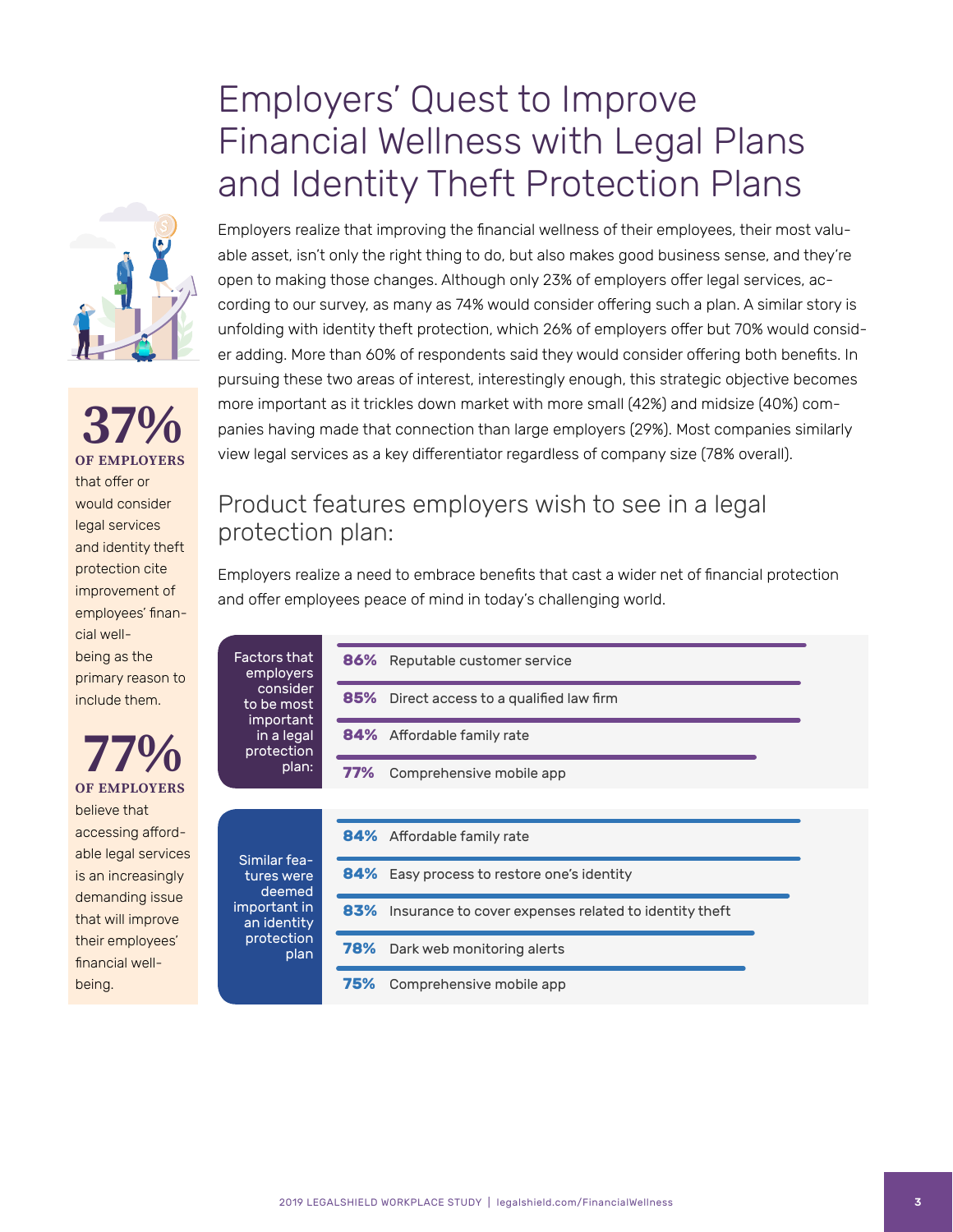#### Employees' Desire for Financial Service Benefits

Employers can expect greater demand for more meaningful benefits that address employees' evolving concerns. 66% of employees feel the quality of an organization's benefits package makes a big difference in their choice of employer, and they consider the cost or value of their benefits as part of their compensation.

66% of employers said they were approached by their employees for financial and/or legal advice correlating the need for financial benefits. Legal services and identity theft protection are two such offerings that clearly fit changing employee priorities.

Product offerings employees would like to see

**OF EMPLOYEES**

feel that identity theft protection and legal services benefits increase financial well-

being.

**61%**

**51%** Employers should offer an identity protection benefit

**49%** Employers should offer a legal services benefit

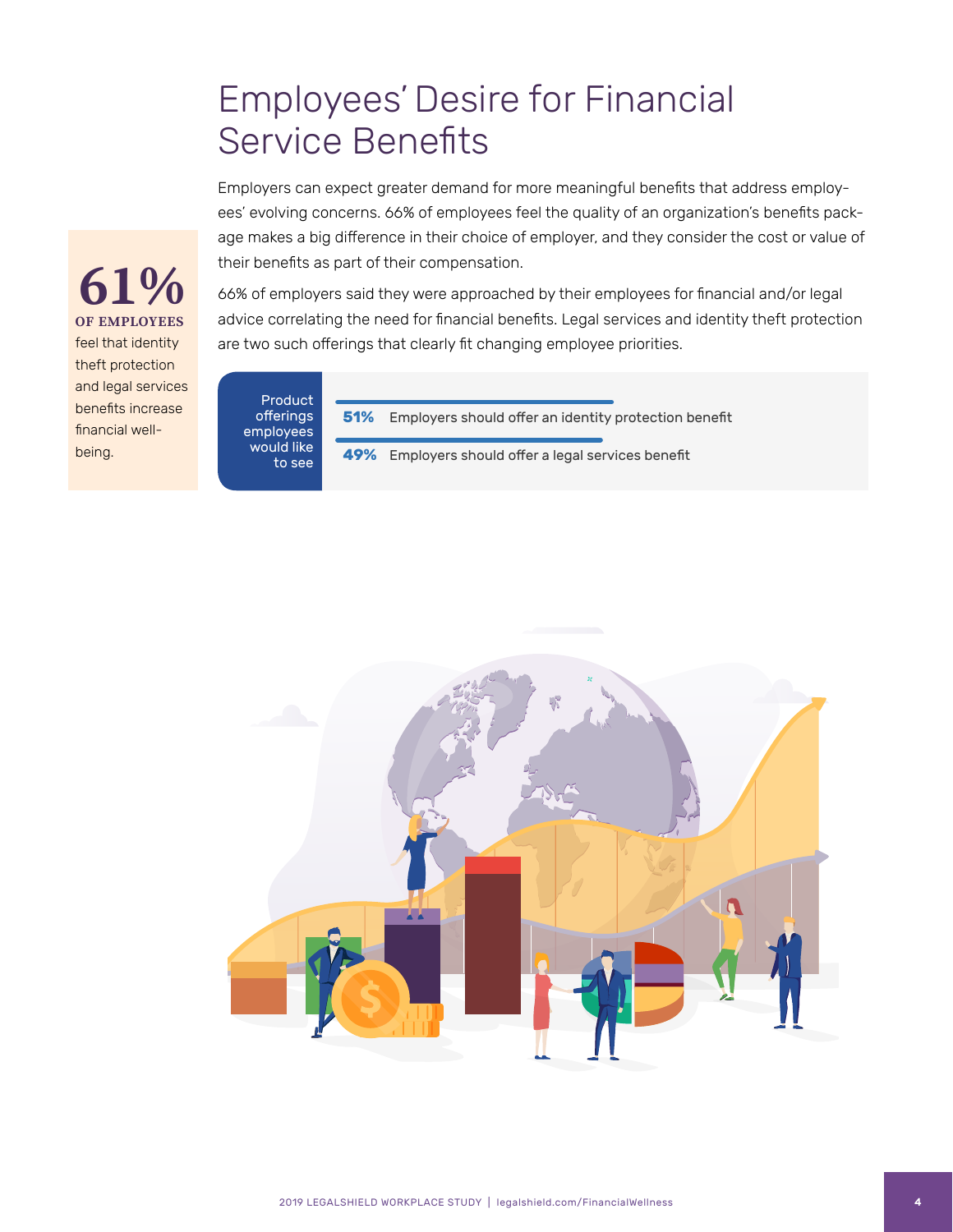### Workplace Impact of Legal Matters

Drilling deeper into the details reveals more insight into why these benefits are top of mind. Most employee respondents (61%) have faced a legal event. And many reported that it impacted their productivity at work.

**MORE THAN 50%** have not yet finalized thier Will.

Impact of legal matters on employee productivity

|                               | <b>61%</b> Faced a legal event in the last two years |  |  |
|-------------------------------|------------------------------------------------------|--|--|
|                               | <b>39%</b> Made phone calls during the work day      |  |  |
| <b>34%</b> Distracted at work |                                                      |  |  |
|                               | <b>30%</b> Took time off                             |  |  |

Also, more than half of employees haven't finalized their Will, while only 11% have it prepared and notarized; 43% have it prepared but not notarized.

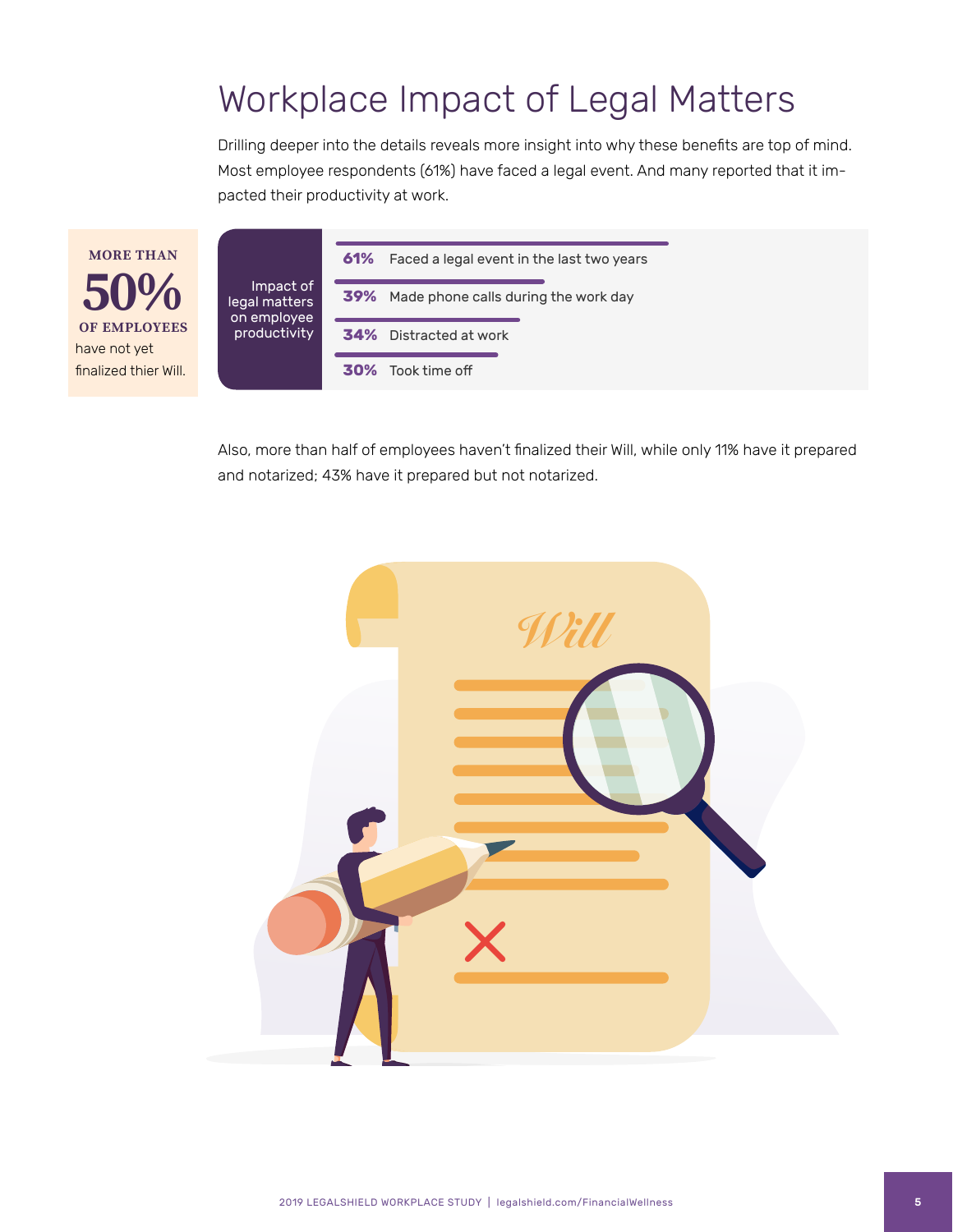## Workplace Impact of Identity Theft

A similar narrative has taken shape with regard to identity theft protection. The primary reason employees enrolled in these plans was concern about identity theft occurring with greater frequency (35%), followed closely by a recent data breach (32%). The fallout from these criminal acts has manifested itself in several ways.

|                                    | Impact of<br>identity theft<br>/data breach<br>on employee<br>productivity | Distracted at work<br>59%                                                        |
|------------------------------------|----------------------------------------------------------------------------|----------------------------------------------------------------------------------|
| 89%<br><b>OF EMPLOYEES</b>         |                                                                            | 47%<br>Made phone calls during the work day                                      |
|                                    |                                                                            | Took time off of work<br>44%                                                     |
| feel that owning                   |                                                                            | 35%<br>Concerned about identity theft occuring with greater frequency            |
| an identity theft<br>product would |                                                                            |                                                                                  |
| provide peace<br>of mind knowing   | Agreement<br>with identity<br>theft and<br>legal plan<br>features          | 61%<br>These benefits plans increase my financial well-being                     |
| their identity is<br>protected.    |                                                                            | 51%<br>My employer should offer identity theft protection in our benefit package |
|                                    |                                                                            | 49%<br>My employer should offer a legal services plan in our benefit package     |